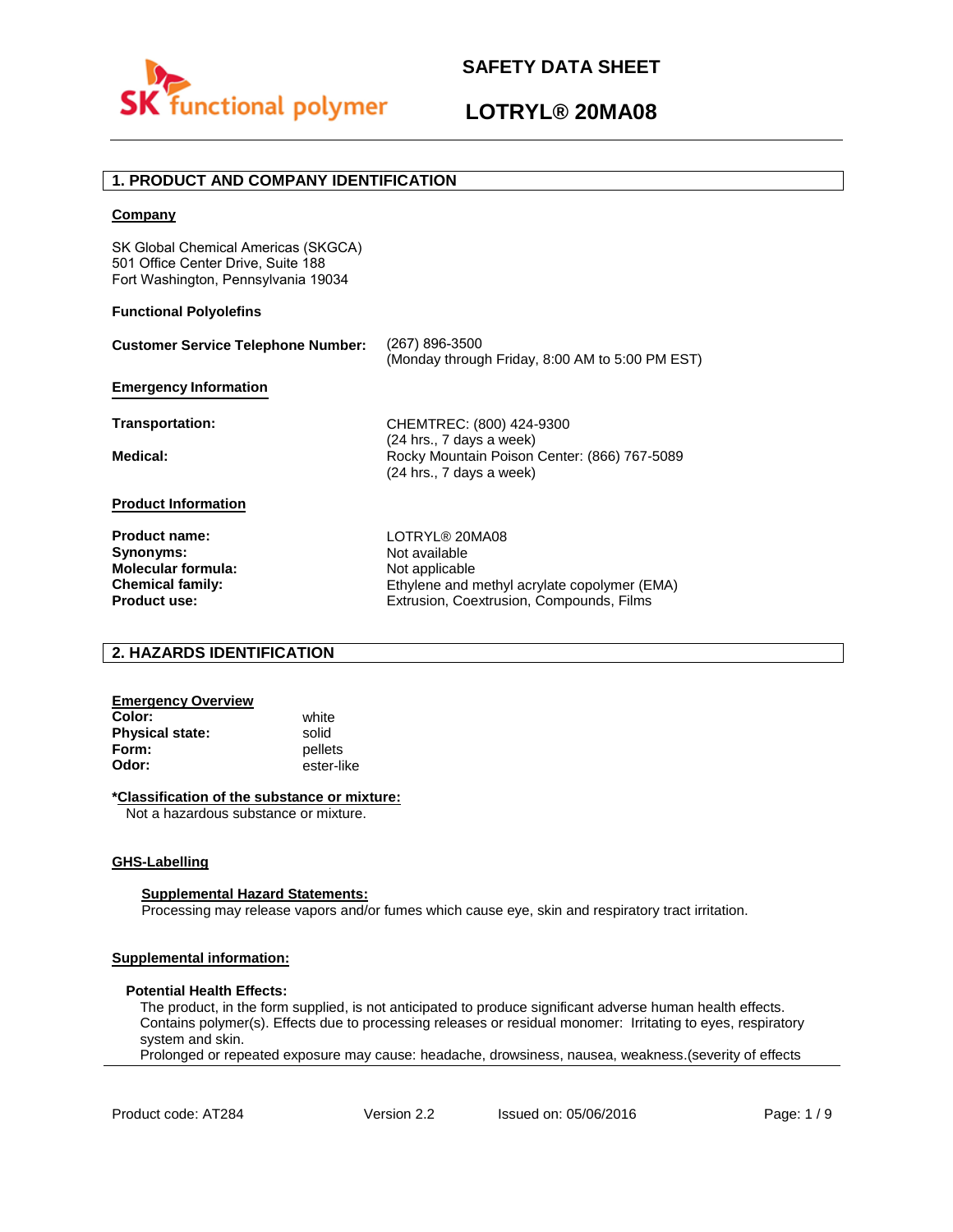

# **LOTRYL® 20MA08**

depends on extent of exposure) .

## **Other:**

Handle in accordance with good industrial hygiene and safety practice. (pellets/granules) This product may release fume and/or vapor of variable composition depending on processing time and temperature.

## **3. COMPOSITION/INFORMATION ON INGREDIENTS**

| <b>Chemical Name</b>                                   | CAS-No.    | Wt/Wt   | <b>GHS Classification**</b> |
|--------------------------------------------------------|------------|---------|-----------------------------|
| 2-Propenoic acid, methyl ester, polymer<br>with ethene | 25103-74-6 | $>99\%$ | Not classified              |

\*\*For the full text of the H-Statements mentioned in this Section, see Section 16.

## **4. FIRST AID MEASURES**

## **4.1. Description of necessary first-aid measures:**

#### **Inhalation:**

If inhaled, remove victim to fresh air.

## **Skin:**

In case of contact, immediately flush skin with plenty of water. If molten polymer gets on the skin, cool rapidly with cold water. Do not peel solidified product off the skin. Obtain medical treatment for thermal burns. Remove material from clothing. Wash clothing before reuse. Thoroughly clean shoes before reuse.

## **Eyes:**

Immediately flush eye(s) with plenty of water. Obtain medical treatment for thermal burns.

## **Ingestion:**

If swallowed, DO NOT induce vomiting. Get medical attention. Never give anything by mouth to an unconscious person.

## **4.2. Most important symptoms/effects, acute and delayed:**

For most important symptoms and effects (acute and delayed), see Section 2 (Hazard Statements and Supplemental Information) and Section 11 (Toxicology Information) of this SDS.

## **4.3. Indication of immediate medical attention and special treatment needed, if necessary:**

Unless otherwise noted in Notes to Physician, no specific treatment noted; treat symptomatically.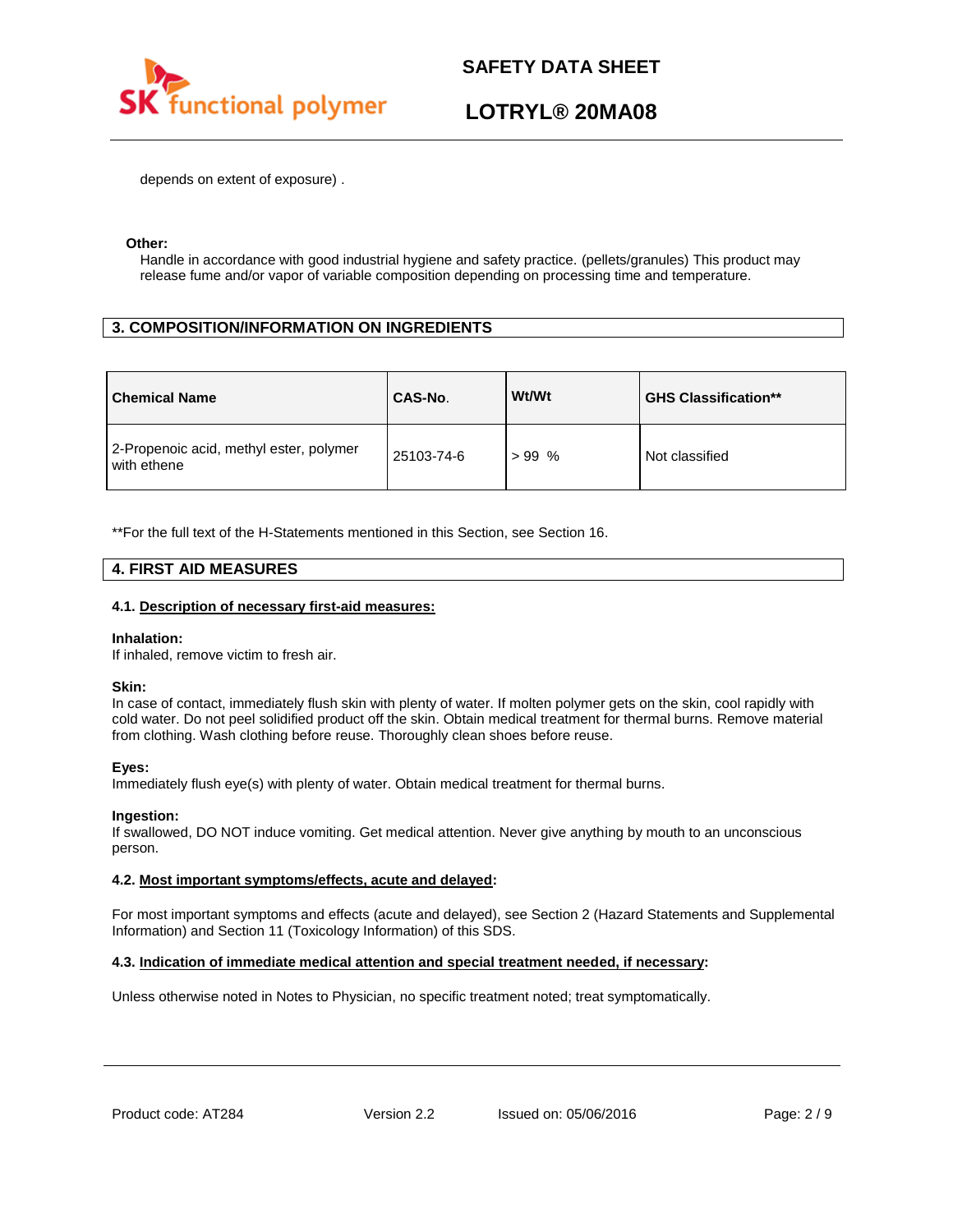

# **LOTRYL® 20MA08**

## **5. FIREFIGHTING MEASURES**

## **Extinguishing media (suitable):**

Water spray, Carbon dioxide (CO2), Foam, Dry chemical

#### **Protective equipment:**

Fire fighters and others who may be exposed to products of combustion should wear full fire fighting turn out gear (full Bunker Gear) and self-contained breathing apparatus (pressure demand / NIOSH approved or equivalent).

#### **Further firefighting advice:**

Fire fighting equipment should be thoroughly decontaminated after use.

## **Fire and explosion hazards:**

When burned, the following hazardous products of combustion can occur: Carbon oxides Hazardous organic compounds

## **6. ACCIDENTAL RELEASE MEASURES**

## **Personal precautions, Emergency procedures, Methods and materials for containment/clean-up:**

Prevent further leakage or spillage if you can do so without risk. Ventilate the area. Sweep up and shovel into suitable properly labeled containers for prompt disposal. Possible fall hazard – floor may become slippery from leakage/spillage of product. Avoid dispersal of spilled material and runoff and contact with soil, waterways, drains and sewers. Consult a regulatory specialist to determine appropriate state or local reporting requirements, for assistance in waste characterization and/or hazardous waste disposal and other requirements listed in pertinent environmental permits.

#### **Protective equipment:**

Appropriate personal protective equipment is set forth in Section 8.

## **7. HANDLING AND STORAGE**

## **Handling**

## **General information on handling:**

Avoid breathing dust.

Avoid breathing processing fumes or vapors.

Handle in accordance with good industrial hygiene and safety practices. These practices include avoiding unnecessary exposure and removal of material from eyes, skin, and clothing.

#### **Storage**

#### **General information on storage conditions:**

Keep in a dry, cool place. Store in closed containers, in a secure area to prevent container damage and subsequent spillage. Store away from moisture and heat to maintain the technical properties of the product.

## **Storage stability – Remarks:**

Stable under recommended storage conditions.

#### **Storage incompatibility – General:**  None known.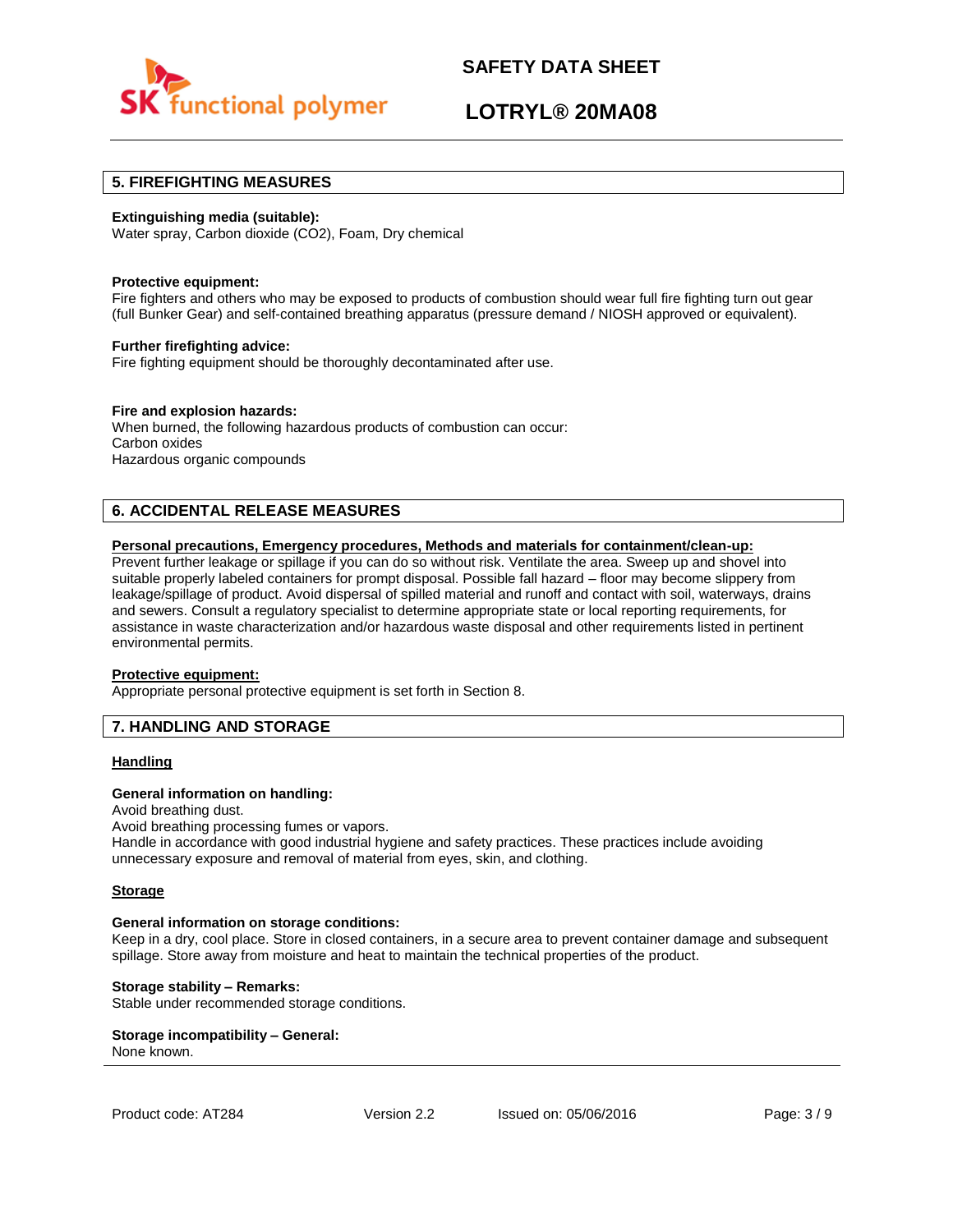

# **LOTRYL® 20MA08**

## **Temperature tolerance – Do not store above:**

104 °F (40 °C)

## **8. EXPOSURE CONTROLS/PERSONAL PROTECTION**

## **Airborne Exposure Guidelines:**

## **Particles Not Otherwise Specified / Nuisance Dust (Proprietary)**

US. ACGIH Threshold Limit Values

| Inhalable particles.  |
|-----------------------|
| $10 \text{ mg/m}$     |
| Respirable particles. |
| $3 \text{ mg/m}$      |
|                       |

US. OSHA Table Z-1 Limits for Air Contaminants (29 CFR 1910.1000)

| Form: | Respirable fraction. |
|-------|----------------------|
| PEL:  | $5 \text{ mg/m}$     |

**Form:** Total dust PEL: 15 mg/m3

US. OSHA Table Z-3 (29 CFR 1910.1000)

| Form:                 | Respirable fraction.                           |
|-----------------------|------------------------------------------------|
| Time weighted average | 15 millions of particles per cubic foot of air |
| Form:                 | Total dust                                     |
| Time weighted average | 50 millions of particles per cubic foot of air |
| Form:                 | Respirable fraction.                           |
| Time weighted average | $5 \text{ mg/m}$                               |
| Form:                 | Total dust                                     |
| Time weighted average | 15 $mg/m3$                                     |

Only those components with exposure limits are printed in this section. Limits with skin contact designation above have skin contact effect. Air sampling alone is insufficient to accurately quantitate exposure. Measures to prevent significant cutaneous absorption may be required. Limits with a sensitizer designation above mean that exposure to this material may cause allergic reactions.

## **Engineering controls:**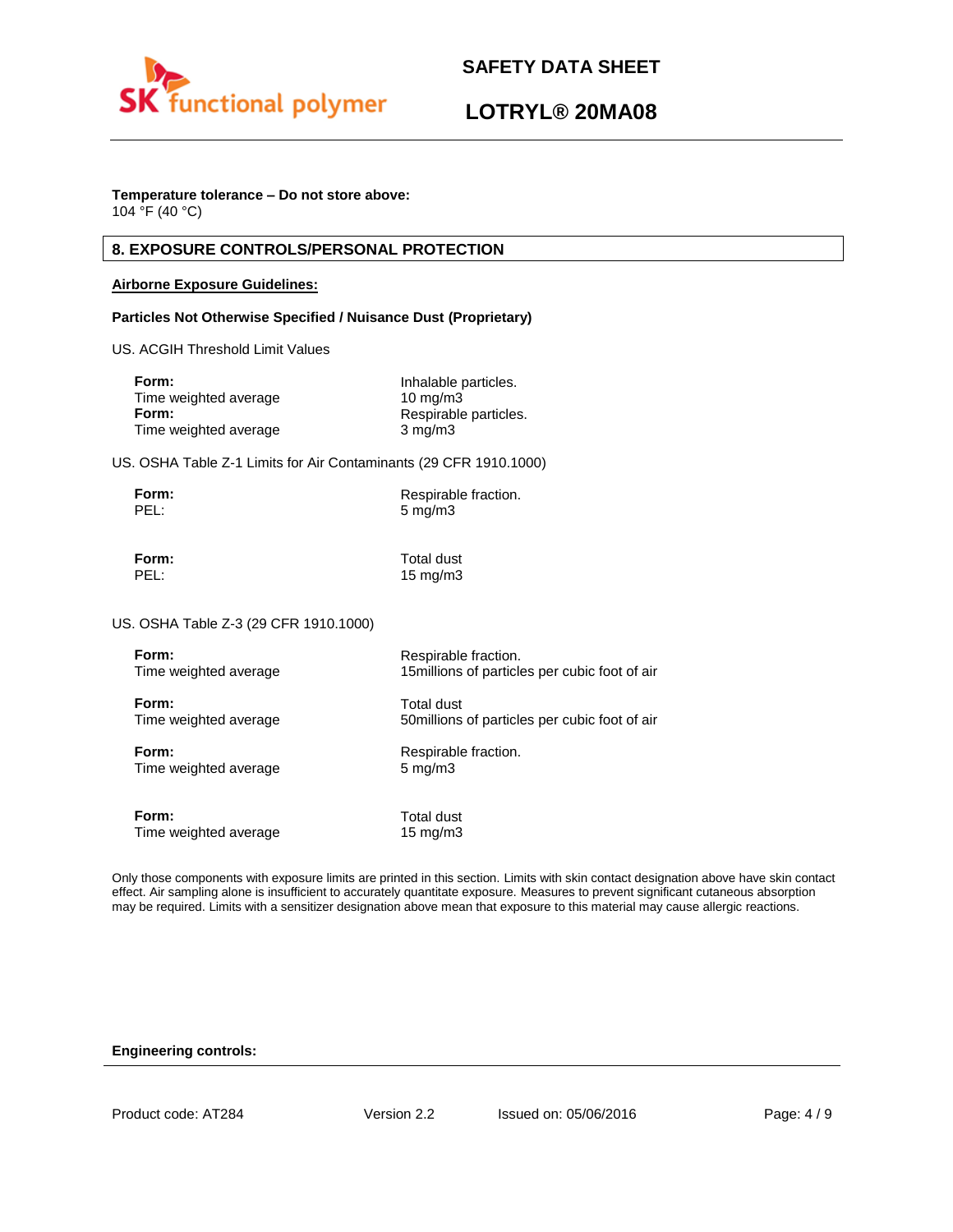

# **LOTRYL® 20MA08**

Investigate engineering techniques to reduce exposures below airborne exposure limits or to otherwise reduce exposures. Provide ventilation if necessary to minimize exposures or to control exposure levels to below airborne exposure limits (if applicable see above).If practical, use local mechanical exhaust ventilation at sources of air contamination such as open process equipment.

## **Respiratory protection:**

Avoid breathing dust. Avoid breathing processing fumes or vapors. Where airborne exposure is likely or airborne exposure limits are exceeded (if applicable, see above), use NIOSH approved respiratory protection equipment appropriate to the material and/or its components and substances released during processing. Consult respirator manufacturer to determine appropriate type equipment for a given application. Observe respirator use limitations specified by NIOSH or the manufacturer. For emergency and other conditions where there may be a potential for significant exposure or where exposure limit may be significantly exceeded, use an approved full face positive-pressure, self-contained breathing apparatus or positive-pressure airline with auxiliary self-contained air supply. Respiratory protection programs must comply with 29 CFR § 1910.134.

## **Skin protection:**

Processing of this product releases vapors or fumes which may cause skin irritation. Minimize skin contamination by following good industrial hygiene practice. Wearing protective gloves is recommended. Wash hands and contaminated skin thoroughly after contact with processing fumes or vapors. Wash thoroughly after handling.

## **Eye protection:**

Use good industrial practice to avoid eye contact. Processing of this product releases vapors or fumes which may cause eye irritation. Where eye contact may be likely, wear chemical goggles and have eye flushing equipment available.

| 9. PHYSICAL AND CHEMICAL PROPERTIES    |                               |
|----------------------------------------|-------------------------------|
| Color:                                 | white                         |
| <b>Physical state:</b>                 | solid                         |
| Form:                                  | pellets                       |
| Odor:                                  | ester-like                    |
| <b>Odor threshold:</b>                 | No data available             |
| <b>Flash point</b>                     | Not applicable                |
| <b>Auto-ignition</b><br>temperature:   | approximately 662 °F (350 °C) |
| Lower flammable limit<br>$(LFL)$ :     | No data available             |
| <b>Upper flammable limit</b><br>(UEL): | No data available             |
| pH:                                    | Not applicable                |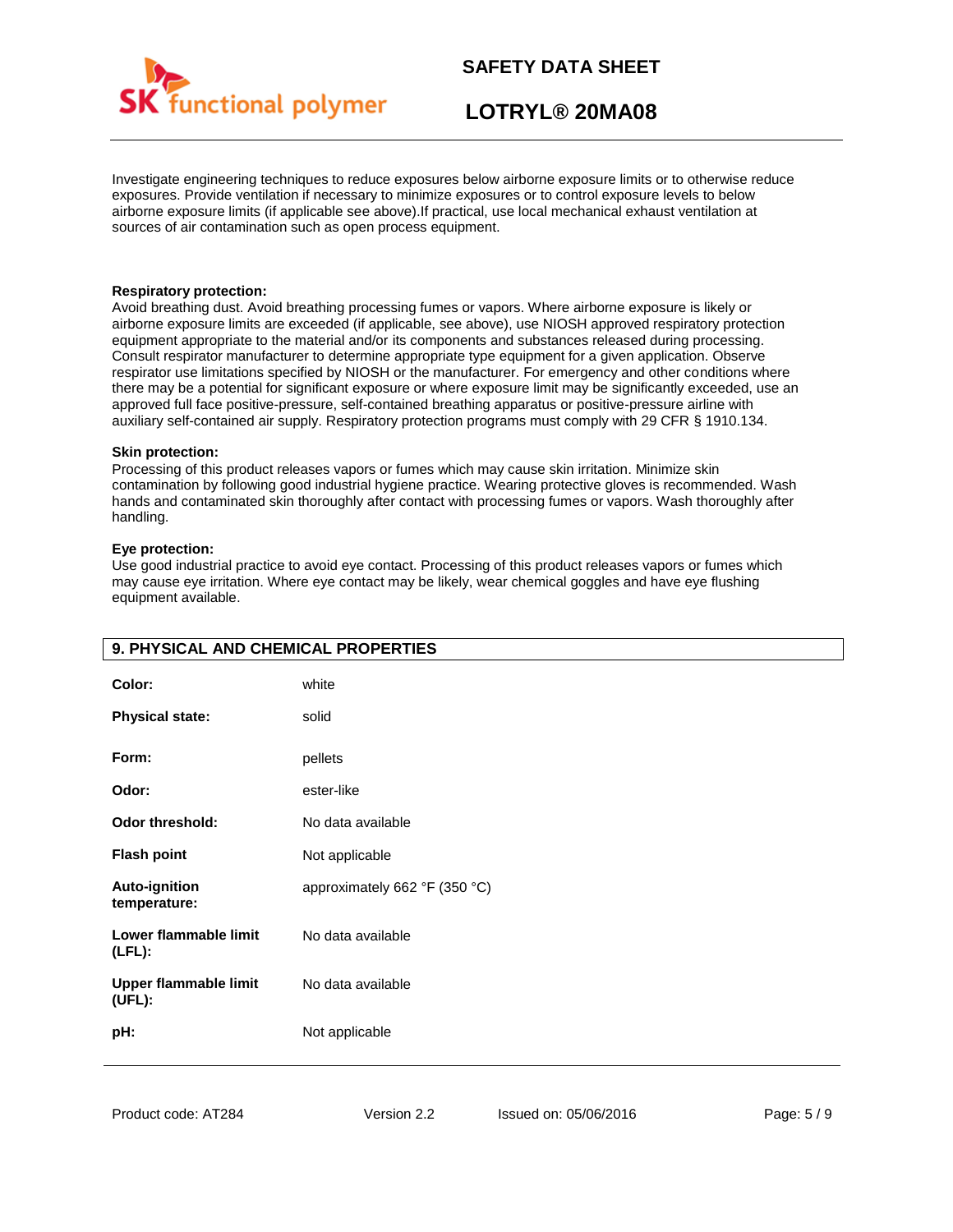

# **LOTRYL® 20MA08**

| Density:                            | 0.92 - 0.98 g/cm3 (68 °F (20 °C))                       |
|-------------------------------------|---------------------------------------------------------|
| <b>Bulk density:</b>                | approximately 500 kg/m3 68 $\degree$ F (20 $\degree$ C) |
| Vapor pressure:                     | Not applicable                                          |
| Vapor density:                      | Not applicable                                          |
| Boiling point/boiling<br>range:     | No data available                                       |
| Melting point/range:                | No data available                                       |
| <b>Freezing point:</b>              | No data available                                       |
| <b>Evaporation rate:</b>            | No data available                                       |
| Solubility in water:                | 68 °F (20 °C) insoluble                                 |
| Viscosity, dynamic:                 | No data available                                       |
| Oil/water partition<br>coefficient: | No data available                                       |
| <b>Thermal decomposition</b>        | $>662$ °F ( $>350$ °C) approximately                    |
| <b>Flammability:</b>                | See GHS Classification in Section 2                     |

## **10. STABILITY AND REACTIVITY**

#### **Stability:**

The product is stable under normal handling and storage conditions.

## **Hazardous reactions:**

Hazardous polymerization does not occur.

## **Materials to avoid:**

None known.

#### **Conditions / hazards to avoid:**

Avoid storing in moist and warm conditions. (to maintain the technical properties of the product). See Hazardous Decomposition Products below.

#### **Hazardous decomposition products:**

Thermal decomposition giving toxic, flammable, and / or corrosive products: Carbon oxides Acrylates Methacrylates Hazardous organic compounds

Product code: AT284 Version 2.2 Issued on: 05/06/2016 Page: 6 / 9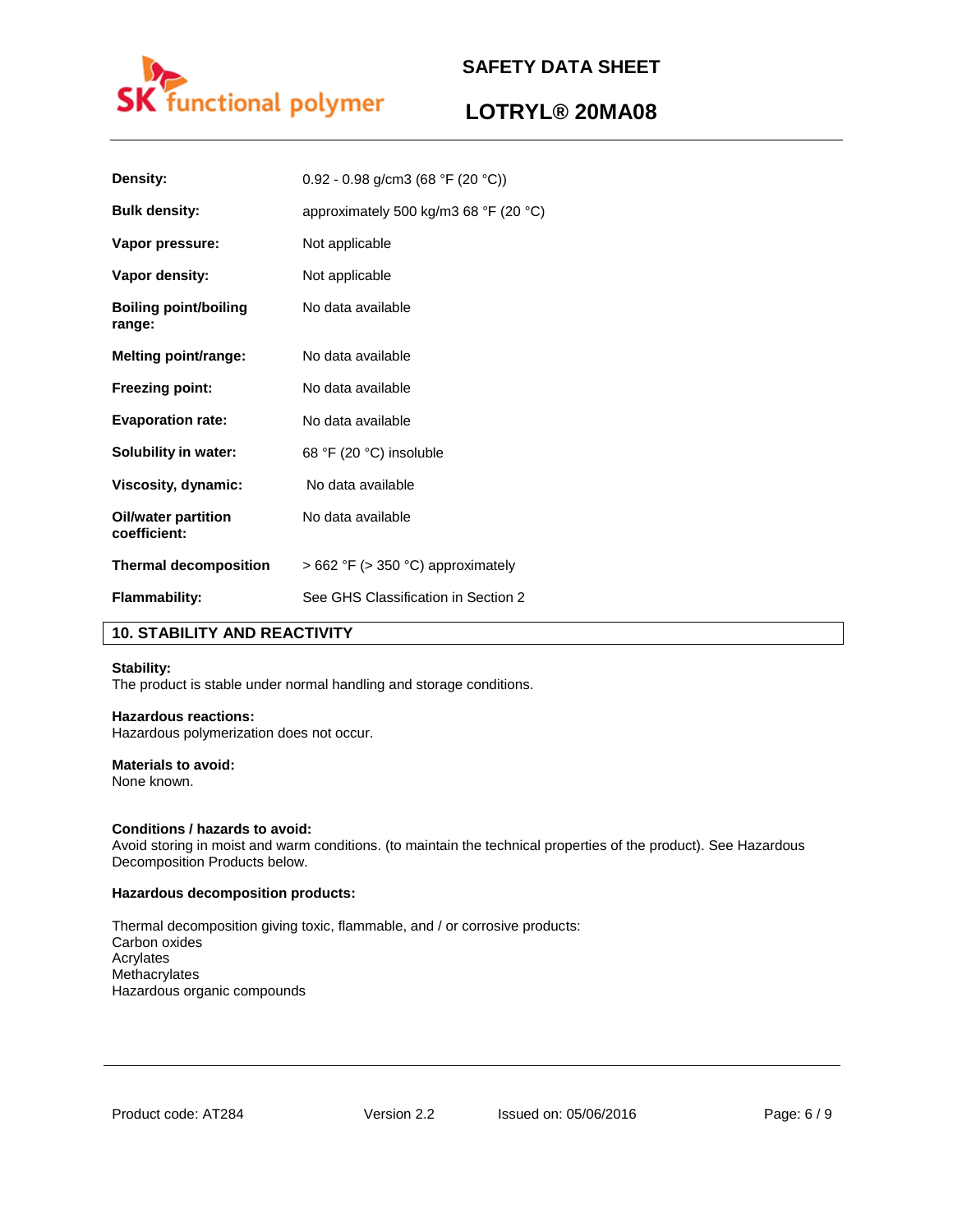

# **LOTRYL® 20MA08**

## **11. TOXICOLOGICAL INFORMATION**

Data on this material and/or a similar material are summarized below.

## **Data for 2-Propenoic acid, methyl ester, polymer with ethene (25103-74-6)**

## **Other information**

The information presented is from representative materials in this chemical class. The results may vary depending on the test substance. Effects due to processing releases or residual monomer: Possible cross sensitization with other acrylates and methacrylates

## **12. ECOLOGICAL INFORMATION**

## **Chemical Fate and Pathway**

No data are available.

## **Ecotoxicology**

No data are available.

## **13. DISPOSAL CONSIDERATIONS**

#### **Waste disposal:**

Where possible recycling is preferred to disposal or incineration. If recycling is not an option, incinerate or dispose of in accordance with federal, state, and local regulations. Pigmented, filled and/or solvent laden product may require special disposal practices in accordance with federal, state and local regulations. Consult a regulatory specialist to determine appropriate state or local reporting requirements, for assistance in waste characterization and/or hazardous waste disposal and other requirements listed in pertinent environmental permits. Note: Chemical additions to, processing of, or otherwise altering this material may make this waste management information incomplete, inaccurate, or otherwise inappropriate. Furthermore, state and local waste disposal requirements may be more restrictive or otherwise different from federal laws and regulations.

## **14. TRANSPORT INFORMATION**

## **US Department of Transportation (DOT):** not regulated

**International Maritime Dangerous Goods Code (IMDG):** not regulated

| <b>15. REGULATORY INFORMATION</b> |               |                                                                  |
|-----------------------------------|---------------|------------------------------------------------------------------|
| <b>Chemical Inventory Status</b>  |               |                                                                  |
| EU. EINECS                        | <b>EINECS</b> | Conforms to                                                      |
| United States TSCA Inventory      | <b>TSCA</b>   | The components of this product are all on<br>the TSCA Inventory. |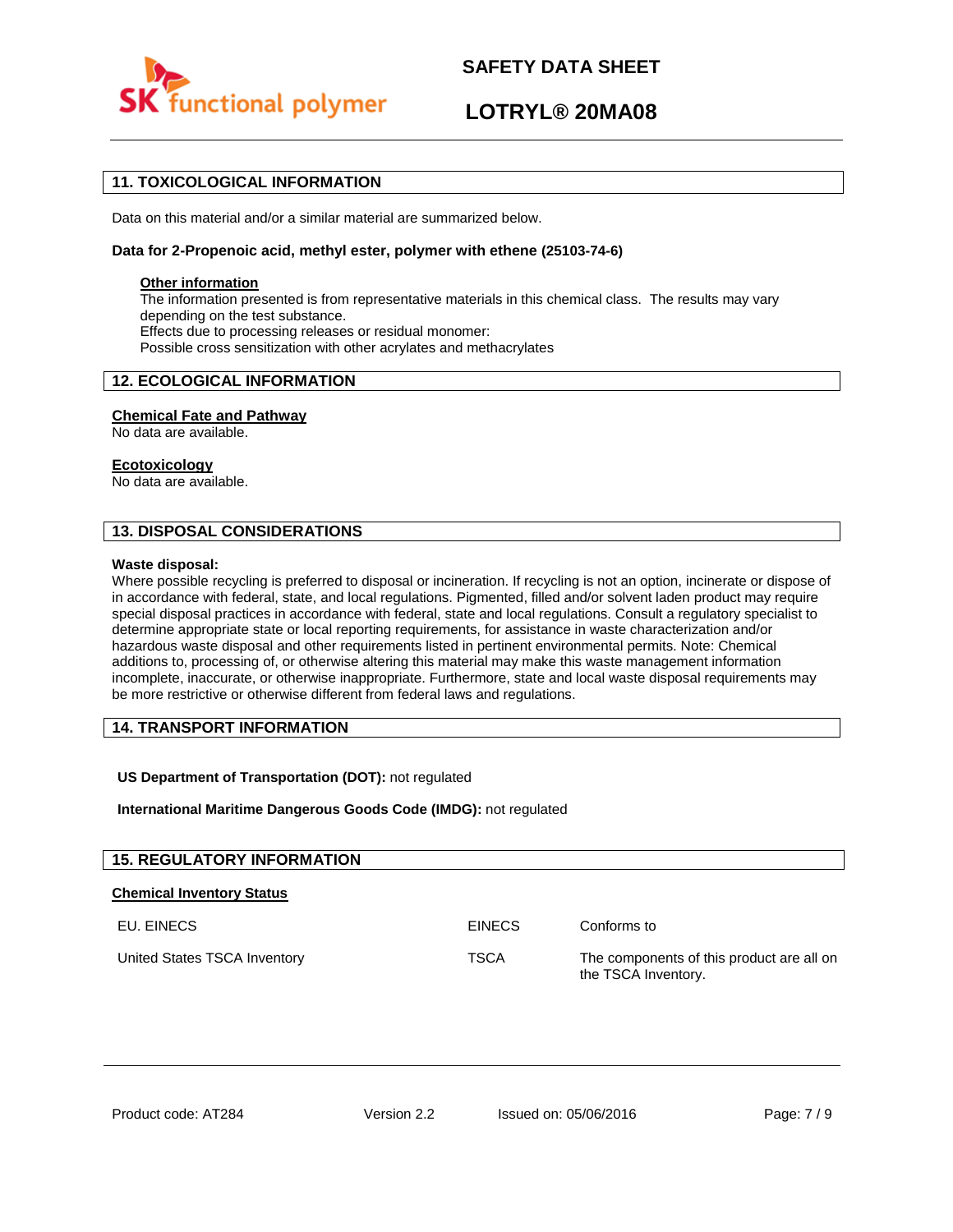# functional polymer

# **SAFETY DATA SHEET**

# **LOTRYL® 20MA08**

| Canadian Domestic Substances List (DSL)                               | <b>DSL</b>  | All components of this product are on the<br>Canadian DSL |
|-----------------------------------------------------------------------|-------------|-----------------------------------------------------------|
| China. Inventory of Existing Chemical Substances in<br>China (IECSC)  | IECSC (CN)  | Conforms to                                               |
| Japan. ENCS - Existing and New Chemical<br>Substances Inventory       | ENCS (JP)   | Conforms to                                               |
| Japan. ISHL - Inventory of Chemical Substances                        | ISHL (JP)   | Conforms to                                               |
| Korea. Korean Existing Chemicals Inventory (KECI)                     | KECI (KR)   | Conforms to                                               |
| Philippines Inventory of Chemicals and Chemical<br>Substances (PICCS) | PICCS (PH)  | Conforms to                                               |
| Australia Inventory of Chemical Substances (AICS)                     | <b>AICS</b> | Conforms to                                               |

## **United States – Federal Regulations**

## **SARA Title III – Section 302 Extremely Hazardous Chemicals:**

The components in this product are either not SARA Section 302 regulated or regulated but present in negligible concentrations.

## **SARA Title III - Section 311/312 Hazard Categories:**

No SARA Hazards

## **SARA Title III – Section 313 Toxic Chemicals:**

This material does not contain any chemical components with known CAS numbers that exceed the threshold (De Minimis) reporting levels established by SARA Title III, Section 313.

## **Comprehensive Environmental Response, Compensation, and Liability Act (CERCLA) - Reportable Quantity (RQ):**

The components in this product are either not CERCLA regulated, regulated but present in negligible concentrations, or regulated with no assigned reportable quantity.

#### **United States – State Regulations**

#### **New Jersey Right to Know**

No components are subject to the New Jersey Right to Know Act.

## **Pennsylvania Right to Know**

Chemical name CAS-No.

2-Propenoic acid, methyl ester, polymer with ethene 25103-74-6

## **California Prop. 65**

This product does not contain any chemicals known to the State of California to cause cancer, birth defects, or any other reproductive defects.